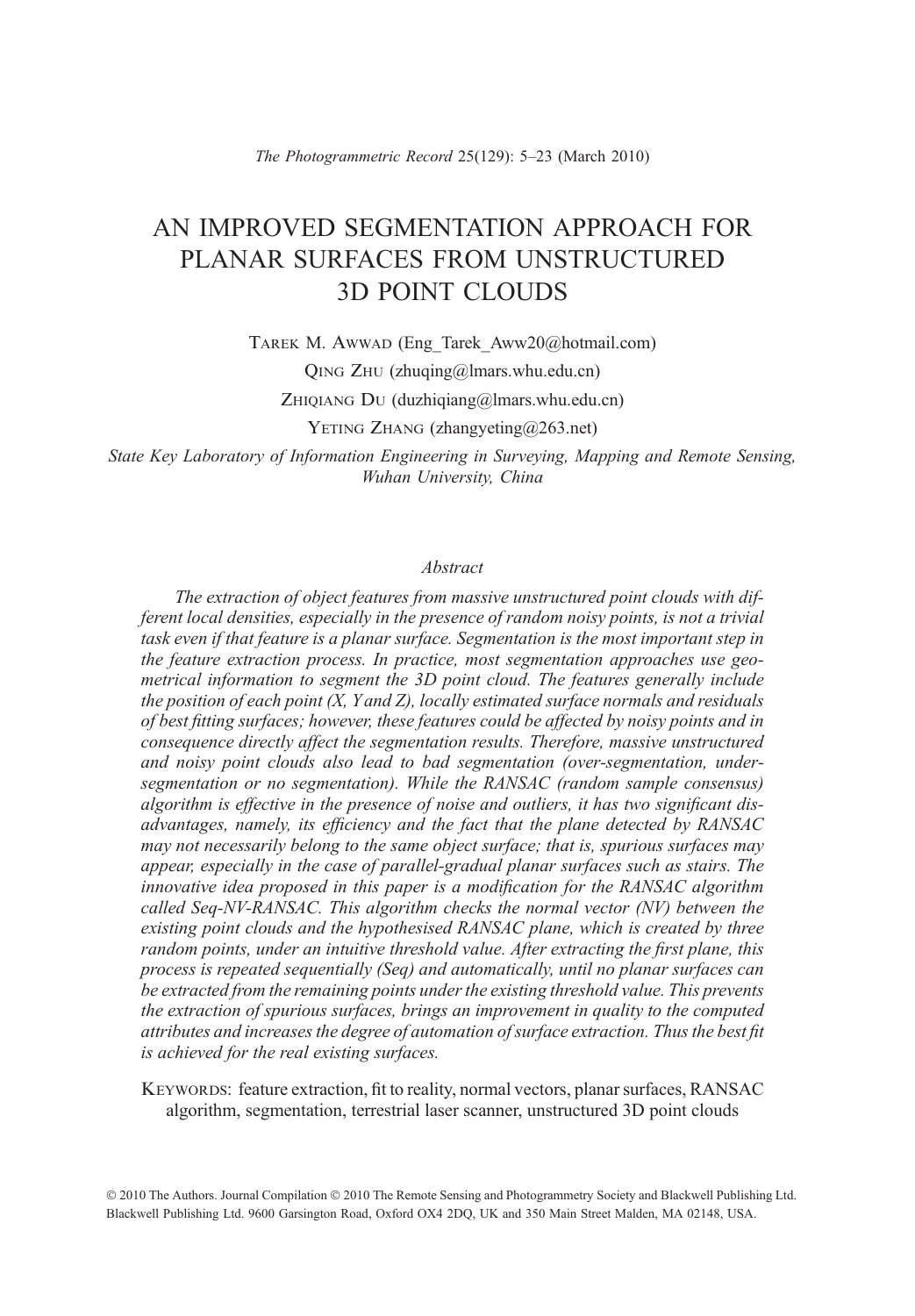## **INTRODUCTION**

More and more close range survey applications, such as 3D modelling, as-built surveys, documentation, restoration and reconstruction of objects, require automatic processing of massive point clouds to extract surfaces of the recorded objects. Terrestrial laser scanners (TLS) are considered very efficient tools for the acquisition of large quantities of data because of their speed, giving them considerable potential for data collection for 3D modelling. But TLS data, as with all other source tools for 3D data acquisition, is provided in 3D point clouds  $(X, Y, Z)$ , which are not immediately compatible with mathematical models, that is to say no planar surfaces and no straight edges are directly provided in the digital model (Filin, 2002; Boulaassal et al., 2007). The final 3D point clouds are dependent on many factors, such as the colour, roughness of different surfaces, the TLS instrument resolution and the registration step, and appear with a finite thickness for planar surfaces (that is, they are in general not flat) (Boulaassal et al., 2009). Three-dimensional unstructured point clouds can be acquired even in the case of  $2.5D$  range images once two or more such images are registered; the resulting data loses its 2.5D character and has to be represented as an unstructured 3D point cloud (Rabbani et al., 2006). In all cases, the goal is to create a 3D digital object that best fits reality (Remondino, 2003).

The segmentation process is the essential step in obtaining surfaces, since the extraction of features of the different building elements basically depends on the accuracy of the segmentation step (Rodríguez Gonzálvez et al., 2007). At the same time, the accuracy of the segmentation step is strongly linked with the fitting process (Várady et al., 1997; Rabbani, 2006).

The relations between segmentation and fitting are like the ''chicken and egg'' problem, because if a priori information about the surfaces and their locations is available we can just pick the points which are within a small distance of the surface. Similarly, if we know that a certain group of pixels (points) belongs to one surface, we can easily find the type of surface they represent. (Várady et al., 1997—page 261)

Usually a TLS acquires massive unstructured 3D point clouds (randomly distributed) with different local densities, especially in the presence of random noisy points; the spatial point distribution and the point density cannot be assumed to be fixed (Filin, 2002). Therefore, most segmentation approaches use geometrical information to segment the 3D point cloud. The features generally include the position of each point  $(X, Y, Z)$ , locally estimated surface normals and residuals from the best fitting surfaces. These features result from the fitting process, which could be affected by outlier points and consequently directly affect the segmentation results. Therefore, segmentation for massive unstructured point clouds also leads to bad segmentation that may consist of:

- (a) over-segmentation (one feature segmented to several segments);
- (b) under-segmentation (several features segmented to one segment); and
- (c) no segmentation (feature is not segmented or wrongly segmented).

As man-made structures are dominated by planar surfaces, many attempts have been made to segment planar surfaces from point clouds; unfortunately in many cases these were not acquired by TLS instruments, with most authors in this field focusing on points acquired by airborne laser scanners (ALS) (such as Gorte, 2002; Tóvári and Pfeifer, 2005) or through image matching (such as Bauer et al., 2003).

Due to its merits of quality and effectiveness, the RANSAC (random sample consensus) algorithm was introduced by Fischler and Bolles (1981) to deal with outliers with respect to common TLS data, but it has a significant disadvantage, namely, the plane detected by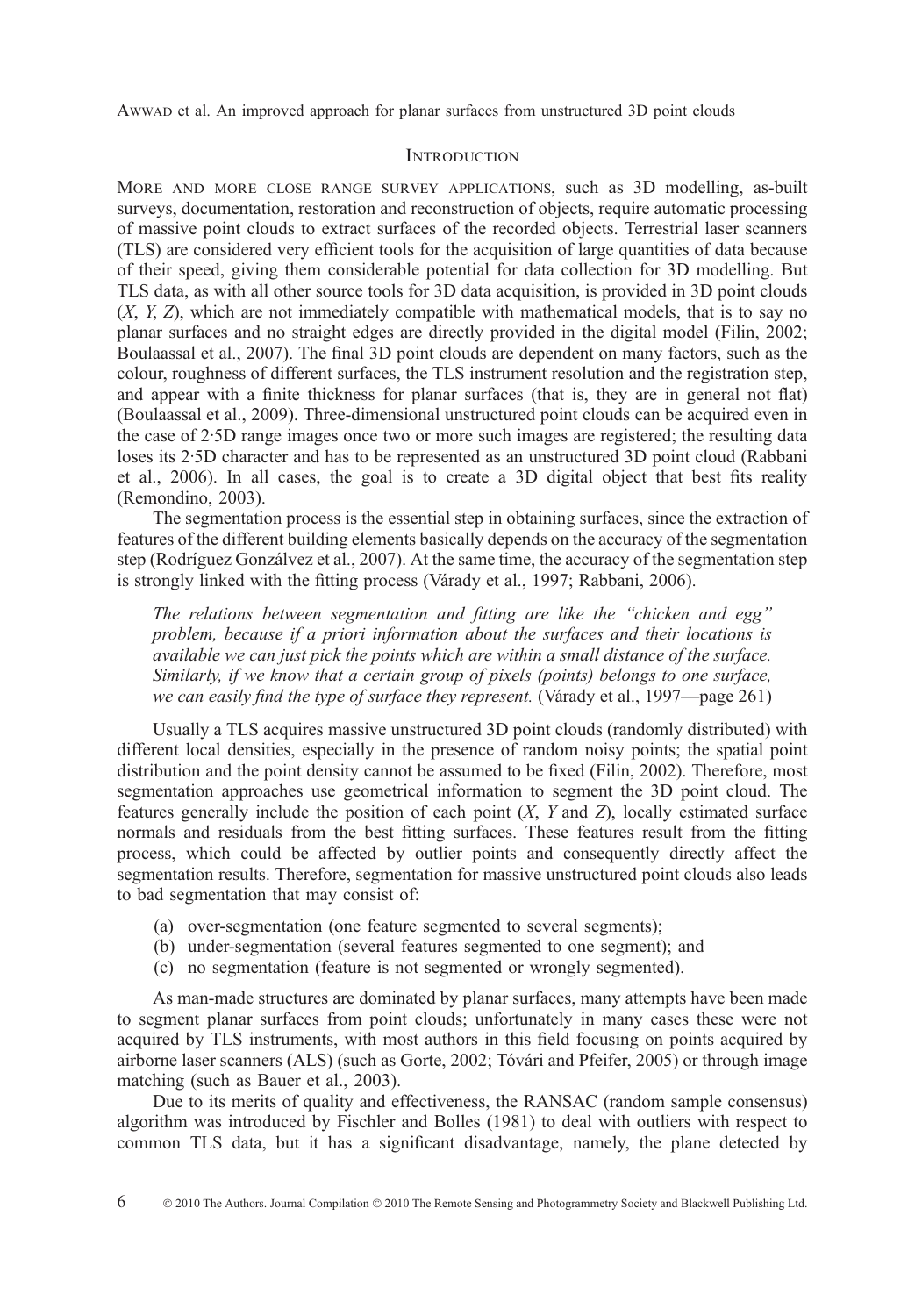RANSAC may not necessarily belong to the same object surface and spurious surfaces may result, especially in the case of parallel-gradual planar surfaces such as stairs. Therefore, a new approach is proposed based on a modification of the RANSAC algorithm called ''Seq-NV-RANSAC'' to extract planar surfaces directly from 3D point clouds, at the same time avoiding the spurious results obtained by RANSAC in cases of parallel-gradual planar surfaces such as stairs. This approach is designed especially for dealing with TLS data, but it can also be used for any 3D point cloud.

# Related Work

#### The Segmentation Process

The segmentation process is generally defined as a grouping of elements such as points into one region which shares similar spatial properties (Rabbani et al., 2006; Biosca and Lerma, 2008). It is one of the main research areas in the laser scanning field, designed to introduce some level of organisation to the data before extraction of useful information (Filin and Pfeifer, 2006). It is also a very important step as a precursor to object recognition and model fitting (Rabbani, 2006). When segmentation is employed as a pre-processing step before the application of filtering algorithms, it is called segmentation-based filtering (Tóvári and Pfeifer, 2005). Therefore, the segmentation processes for planar surfaces on man-made objects can be considered as a first step in the creation of 3D model documentation with a best fit to reality directly from 3D point clouds. However, although segmentation is one of the main processing steps, it is far from being solved even for planar features (Hoover et al., 1995).

In the past decade, many algorithms have been designed to extract planar surfaces from point clouds using segmentation methods. Usually one of three distinct methods is employed for segmenting points: region growing (Hofmann et al., 2002; Dold and Brenner, 2004; Pu and Vosselman, 2006), clustering of features (Filin, 2002; Hofmann, 2004; Lerma and Biosca, 2005; Filin and Pfeifer, 2006; Biosca and Lerma, 2008) or the model fitting method (Bauer et al., 2003; Bretar and Roux, 2005; Boulaassal et al., 2007, 2009). While region-growing and feature-clustering methods are based on geometrical criteria for grouping homogeneous regions that are present in the point cloud data, the model fitting algorithms are based on fitting geometric primitive shapes.

### The Region-Growing Method

The region-growing method by Besl and Jain (1988) identifies homogeneous patterns in the data but is restricted to one specific pattern (the seed element). This method assumes that there is a part of the data-set where all points within some specific distance belong to the same surface (Vosselman et al., 2004). Therefore, it can be seen as a combination of two steps: identification and then growing of the seed surface. The growing of surfaces can be based on one or more of the three criteria for accepting points into the plane: proximity of point, global planarity and surface smoothness using the normal vector. However, there is no universal criterion which is valid for every case (Biosca and Lerma, 2008).

Several extensions for surface-growing methods of segmentation have been suggested. Gorte (2002) presents a variation of a region-growing algorithm for ALS data. A triangulated irregular network (TIN) is used to describe the basic elements of the surface. The merging of triangular elements is carried out by comparing the plane equation of neighbouring triangles. Tóvári and Pfeifer (2005) proposed a segmentation method for ALS data based on region growing. They estimate the normal vector at each point using the  $k$  nearest neighbours. Then,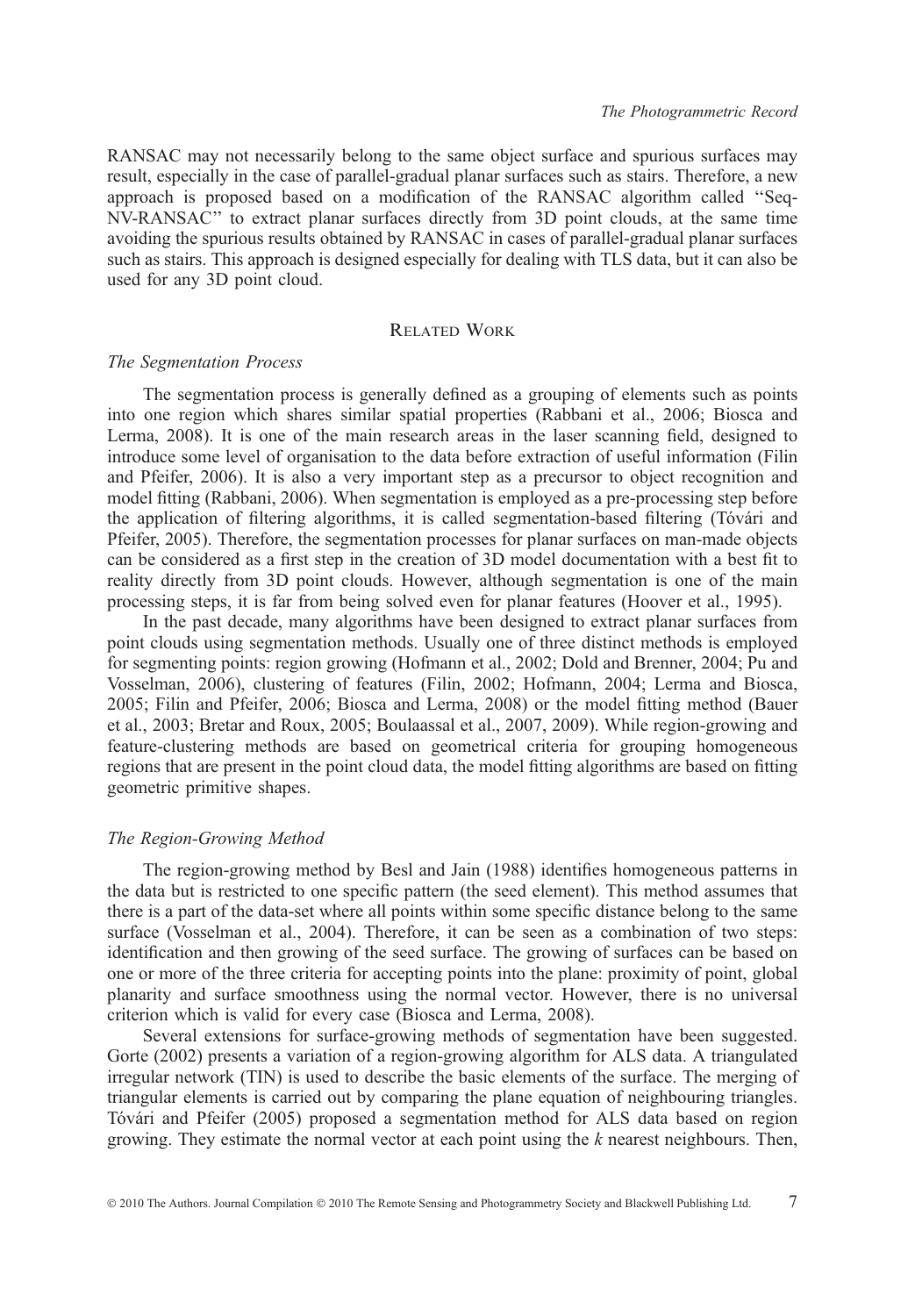in the growing step, the neighbouring points are added to the segment based on criteria of similarity in normal vectors, distance to the growing plane and distance to the current point. Rabbani et al. (2006) proposed a method to segment industrial scenes based on a smoothness constraint. They use local surface normal estimation and the region-growing method. They employ the residuals in a plane fitting to approximately the local surface curvature. The growing of segments is performed by using previously estimated point normals and their residuals, and then the points are added to the segment by enforcing proximity and surface smoothness criteria. Pu and Vosselman (2006) proposed an approach to automatically extract planar surfaces from TLS point clouds following the region-growing segmentation method of Vosselman et al. (2004). In this approach, several parameters need to be specified for the planar surface-growing algorithm, such as the number of seeds, the surface-growing radius and the maximum distance between surfaces. Using different values for these parameters, it is easy to obtain bad segmentation (over-, under- and/or no segmentation). The authors prefer to have over-segmentation rather than under-segmentation (Pu and Vosselman, 2006).

The region-growing method does suffer from the main and difficult disadvantage of having to define the correct seed surface, because if the definition of the seed surface is wrong (particularly in the case of large noisy data-sets) the error will grow and all processes will fail. It can thus be considered a method which is sensitive to noisy data. Also, when it is employed for segmentation of massive unstructured point clouds, it leads to bad segmentation results (over-, under- and/or no segmentation) (Pu and Vosselman, 2006). Therefore, region-growing algorithms are sometimes not very transparent and not homogeneously applied (Tarsha-Kurdi et al., 2007).

# The Method Based on Clustering Features

The method based on clustering features offers a general and flexible way to identify homogeneous patterns in the data, without being restricted to one specific pattern. It can be seen as a combination of two processes—identifying patterns in the data based on attributes and grouping the data into clusters. Since clustering-of-features methods are dependent on the quality of the computed attributes, attributes should identify the properties that capture the information sought and produce the best separation among classes (Filin, 2002).

Filin (2002) presents a clustering algorithm using an unsupervised classification technique for extracting homogeneous segments in ALS data from irregularly distributed points that carry only a limited amount of information  $(x, y, z)$ . The goal is to find clusters that are spatially meaningful and at the same time to avoid over-segmentation. The author defines a sevendimensional vector for each feature point, consisting of point coordinates, the surface parameters of a plane fitted to the neighbourhood of the point and the relative height difference between the point and its neighbours. Hofmann et al. (2003) use a TIN structure, which is calculated for ALS point clouds. They present a clustering-method-based feature vector for 2D (slope and orientation) and 3D (slope, orientation and O-distance) parameters for each triangle of a TIN structure. O-distance is defined as the minimum distance of a plane that is calculated in the triangle from the origin. They mentioned in their conclusion: ''Systematic errors will prevent a successful clustering, but single outliers will not affect the cluster analysis''—page 116. Neighbourhood systems (called ''slope adaptive'') are proposed by Filin and Pfeifer (2006) for segmentation based on cluster analysis in a feature space for ALS data. They use some parameters of the laser data (point density, measurement accuracy, and horizontal and vertical point distribution) for defining the neighbourhood among the measured points. It is clear that parameters are not matched for the present case. Biosca and Lerma (2008) proposed an unsupervised clustering approach based on fuzzy methods. Both the Fuzzy C-Means (FCM)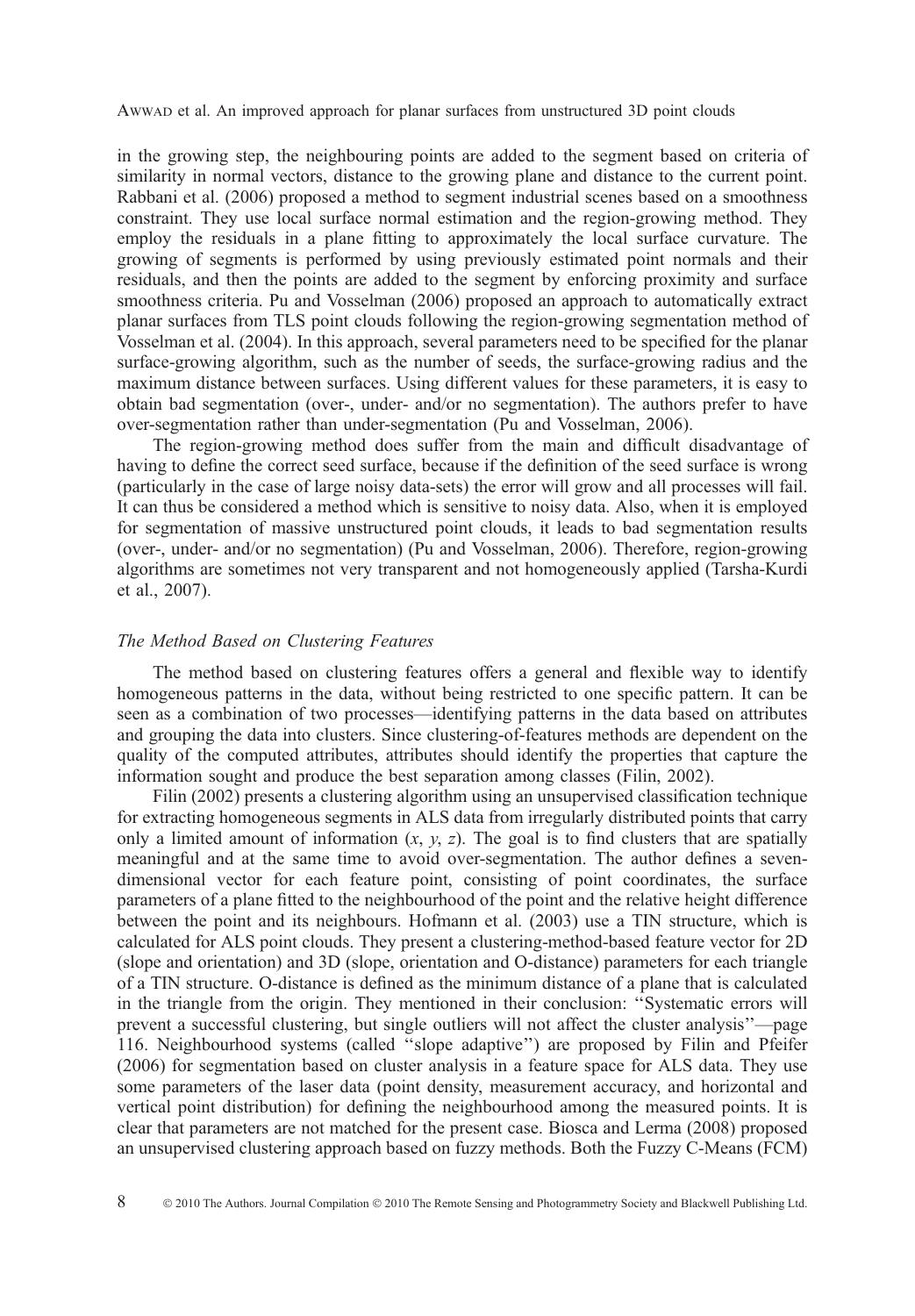algorithm and the Possibilistic C-Means (PCM) mode-seeking algorithm are used in combination with a similarity-driven cluster merging method.

While clustering methodology offers a general and flexible way to identify homogeneous patterns in the data, without restriction to one specific pattern, feature extraction directly from massive unstructured 3D point clouds based only on the clustering method has not proved to be practical, especially in the presence of noisy data and outliers, since computationally clustering multidimensional features for large data volumes is very expensive, and dealing with a large volume of data is an obvious requirement for point clouds from laser scanning (Sapkota, 2008). Also the method is sensitive to the noise in the data and is influenced by the definition of the neighbourhoods. Therefore, an additional robust method is needed to eliminate the noisy data and outliers, but these are essentially greedy algorithms and are very slow.

## The Model Fitting Method

The model fitting method is based on fitting geometric primitive shapes, which can be represented mathematically as planar surfaces; then points are conformed by the mathematical representation that would group them as one segment. Two widely known algorithms in line with model fitting methods are RANSAC (introduced by Fischler and Bolles, 1981) and the Hough transform introduced by Hough (1962). While these two algorithms were used earlier for processing point clouds automatically, with the major aim of constructing 3D building models, an important comparison has been made by Tarsha-Kurdi et al. (2007) between the algorithms in terms of processing time and sensitivity to cloud characteristics using ALS point clouds. These authors show that despite the limitations of both algorithms, the RANSAC algorithm is still more efficient than the Hough transform. Another advantage is that its processing time is negligible even when the input data size is very large. On the other hand, the Hough transform is very sensitive to the segmentation parameter values. Therefore, the present work concentrates on the RANSAC algorithm for segmenting planar surfaces from unstructured 3D point clouds.

While the RANSAC algorithm has the great advantage of being robust, even in the presence of much noise, there are also shortcomings which should not be overlooked. The original RANSAC paradigm depends on three main steps and three threshold values:

- (1) Main steps
	- (a) Select N random points, as a sample, from the input data. The number  $N$  is the minimum number of points needed to fit the desired surface. For example, for fitting planar surfaces,  $N = 3$ .
	- (b) Based on N, RANSAC calculates the mathematical parameters for that desired surface. For example, for fitting planar surfaces, the parameters are  $a, b, c$  and  $d$  in following equation:

$$
aX + bY + cZ + d = 0 \tag{1}
$$

where  $(a, b, c)$  is the normal vector for the surface and d is the perpendicular distance between that plane and the origin point.

(c) Use the threshold values to accept points from support points (remaining points). (2) Threshold values

- (a) (MaxIterNo): the maximum number of iterations.
- (b) (MinPointNo): the minimum number of accepted points, from support points, in one surface.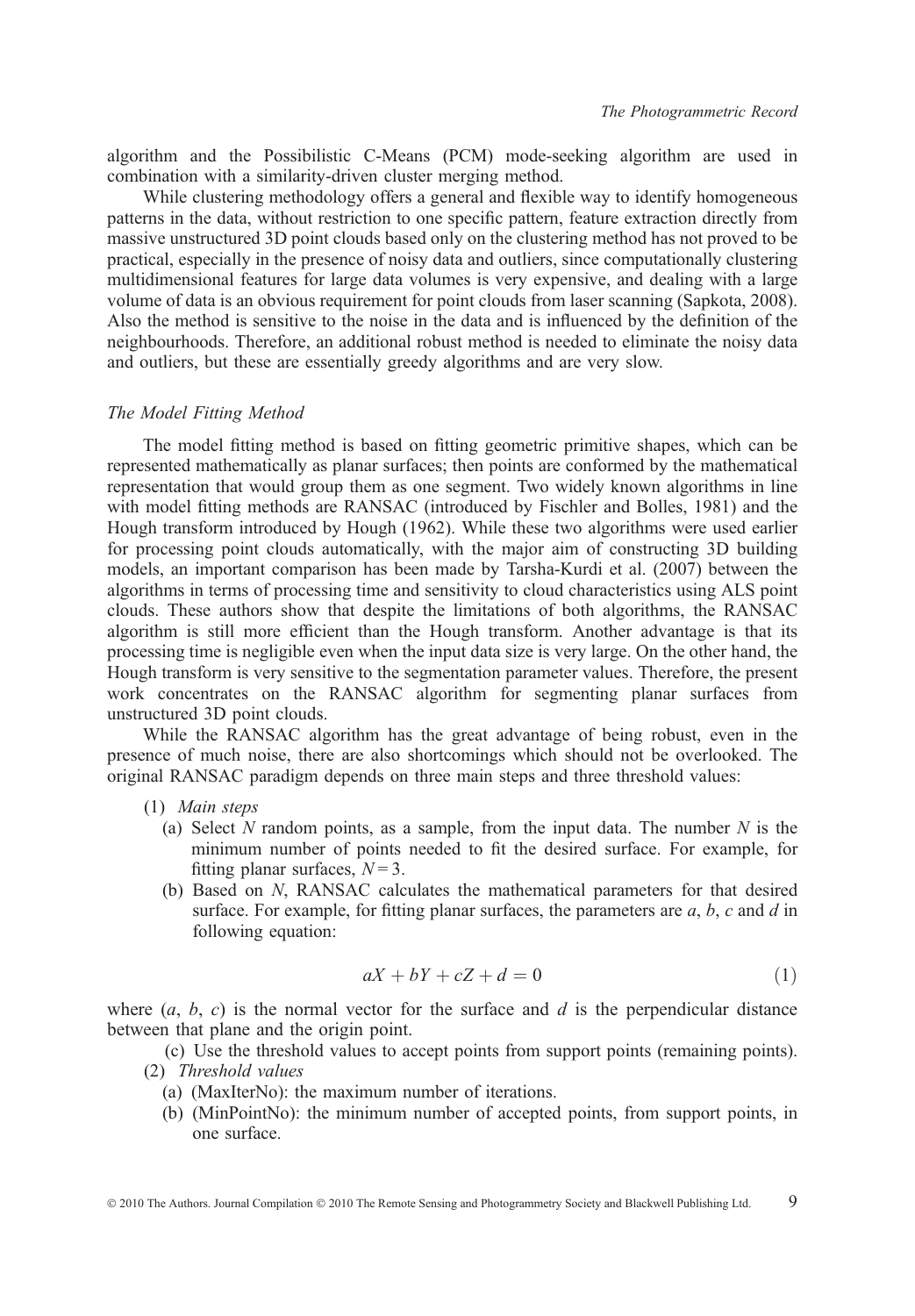(c) (Tol): the tolerance value for accepted inlier points based on perpendicular distances between each point and its surface, based on the thickness of the acquired point clouds. Here inliers are those points agreeing with equation (1) with a tolerance error.

Many papers have concluded that the two distinguishing shortcomings of the RANSAC algorithm are its relative inefficiency and the spurious results with segments and/or extracted planar surfaces from different point cloud sources. Usually the authors are interested in solving the efficiency problem by trying to reduce the number of iterations and consequently reducing the processing time, such as with the adaptive RANSAC algorithm suggested by Hartley and Zisserman (2003).

In fact the efficiency for any algorithm is important; on the other hand, efficiency with the probability of getting spurious results is not useful for users. According to Sapkota (2008), ''the plane detected by RANSAC may not necessarily belong to the same object surface''—page 19, meaning that spurious surfaces may result. Therefore, a practical test was carried out to evaluate the spurious results from RANSAC. Stairs provide the ideal example for parallel-gradual planar surfaces (Fig. 1). According to the results obtained by RANSAC for the segmented planar surface shown in Fig. 2, the spurious result (oblique surfaces) is obvious. Spurious results represent a serious obstacle even to extracting automatically only the planar surfaces by RANSAC. On the other hand, these results can also be considered as a clear case of bad segmentation (under-segmentation and/or no segmentation).

This problem may have happened because RANSAC accepts planar surfaces that only have the maximum number of points (MaxPointNo) from all iterations (MaxIterNo). Thus, in the case of parallel-gradual planar surfaces, the plane with (MaxPointNo) is usually the oblique surface (spurious planes).

Dorninger and Nothegger (2007) touch on the problem when they mention that "RANSAC uses the object space (i.e. point position) only and cannot take  $N$  additional parameters (e.g. local normals) into account''—page 193. Although Bretar and Roux (2005) proposed the Normal Driven RANSAC algorithm (ND-RANSAC) for extracting 3D planar primitives using ALS point clouds by calculating the normal vectors for each point, they only used the normal to select the random three points having the same orientation as the normal vectors. In the present case, the problems of the spurious results from RANSAC for parallelgradual planar surfaces cannot be solved using the ND-RANSAC algorithm, since the three random points having the same orientation of their normal vectors and MaxPointNo will also be detected from the spurious plane (oblique surface) (see Fig. 2). While Boulaassal et al. (2007) showed that a sequential application of RANSAC allows automatic segmentation of planar surfaces from 3D point clouds acquired by TLS, these are not exposed to spurious results from RANSAC and use a very small point cloud (47 710 points). In order to increase RANSAC capacities for automatic roof-plane detection from ALS, Tarsha-Kurdi et al. (2008) suggest two improvements. The first is an improvement of the original data by generating a



Fig. 1. The original stair point clouds.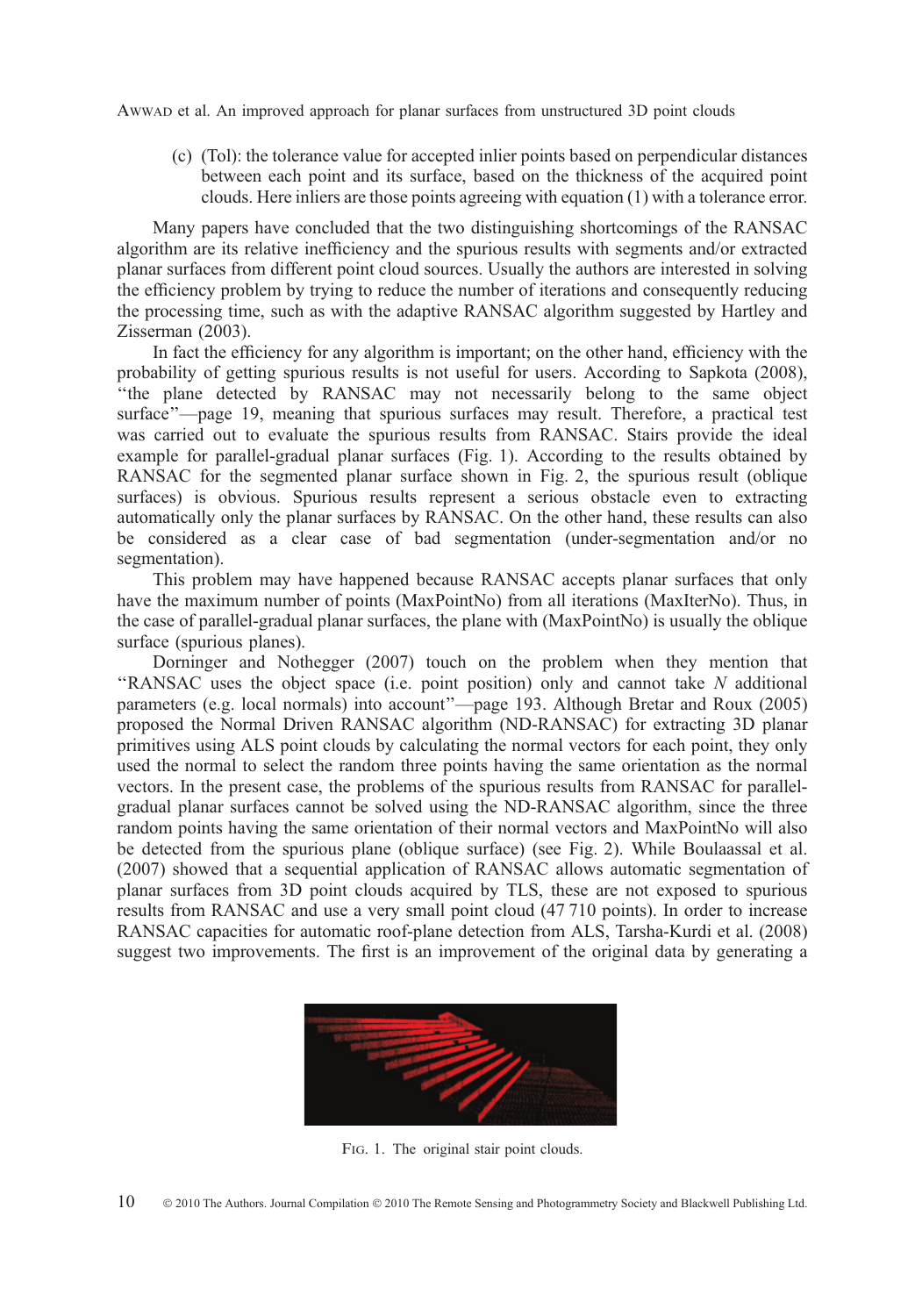

Fig. 2. Example of spurious planes obtained by the original RANSAC algorithm: (a) spurious point cloud results for plane surfaces from stairs; (b) sketch of the spurious results (oblique surfaces) for segmented surfaces.

new point cloud and the second improvement is the adaptation of the algorithm, so that it detects the best roof plane instead of the best mathematical one.

In order to deal with the previous problem, an adaptation is proposed for the RANSAC algorithm called ''Seq-NV-RANSAC'' to check the normal vector (NV) between the existing point clouds and the hypothesised RANSAC plane, which is created by three random points, under an intuitive threshold value.

There are many motivations for the Seq-NV-RANSAC approach:

- (a) Avoiding spurious surfaces from RANSAC for parallel-gradual planar surfaces such as stairs.
- (b) Creating a new approach that can deal directly with 3D point clouds from TLS.
- (c) Segmenting and extracting the maximum different planar surfaces correctly, with best fit to reality, for complex objects from massive unstructured 3D point clouds in the presence of noisy data.
- (d) Increase automation and reliability of segmentation results.

#### METHODOLOGY

In the ideal case, if the surface is planar, every neighbouring group of points must lead to the same normal vector of that original surface. Also the perpendicular distance between that point, which found some neighbours, and its plane must be equal to zero. On the other hand, in practical cases, the massive unstructured 3D point clouds could be infected by many factors, such as colour, roughness of different surfaces, the TLS instrument resolution and the registration step (Boulaassal et al., 2007). These factors affect the final results, causing the 3D point cloud even for a planar surface to appear not to be flat (that is, to have non-zero thickness). This problem can be overcome by choosing a (Tol) threshold value carefully in RANSAC based on the redundancy of acquired point clouds.

In this paper, a new automatic approach is proposed for the segmentation of planar surfaces based on the combination of the RANSAC algorithm and NV for each point and using the clustering features method to deal with massive unstructured point clouds in the presence of random noisy points (shown in Fig. 3). Firstly, the neighbours are obtained for every point as a group; secondly, NV is added for every point; thirdly, clustering point clouds based on NV divide the huge number of point clouds into small parts (parallel surfaces); and fourthly, planar surfaces are segmented based on Seq-NV-RANSAC. The approach is based on two logical assumptions: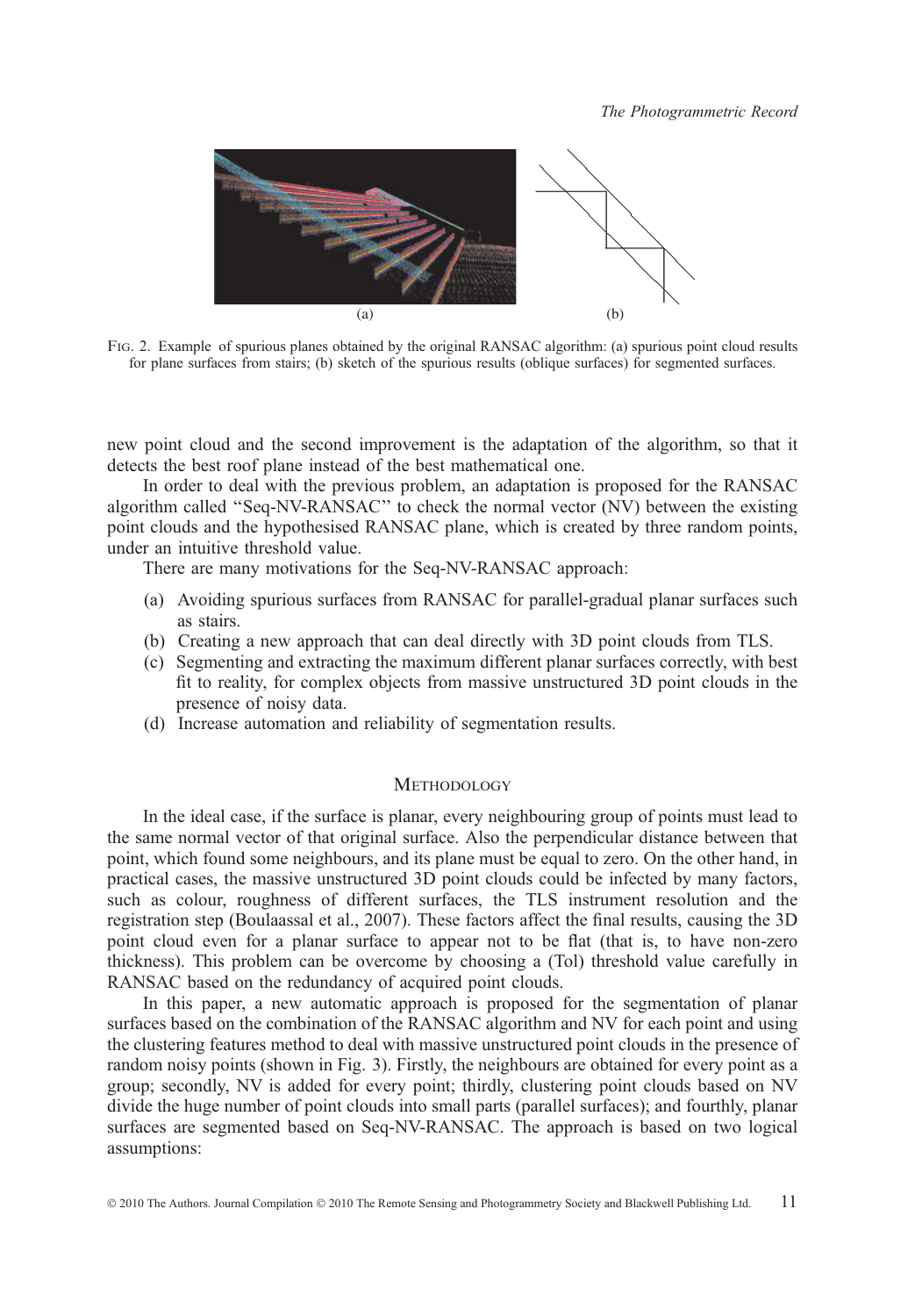

Fig. 3. Flowchart for general steps.

- (1) Unlike the surface-growing method assumption that there is a part in the data-set where all points within some distance belong to the same surface (Vosselman et al., 2004), the present assumption is that most of the small parts in the data-set belong to the same surface, even when noisy points exist.
- (2) Inside every neighbourhood group, most of the points must belong to the real surface. Thus the noisy points should be a small number as a ratio of the total number of points belonging to the same neighbourhood group.

Only the 3D point cloud data is obtained from the TLS instrument for every point; after the registration step is complete  $P_i = (X, Y, Z)$ .

# The Steps

(1) Neighbour Groups and Fitting. Many methods can be used such as " $k$  nearest neighbours'' (KNN) as mentioned earlier, fixed distance neighbours (FDN) or the creation of a triangulated irregular network (TIN). In the present approach, the neighbours are acquired for every point based on the FDN method, which uses a given fixed area of interest (AOI), and the metric distance used is the Euclidean distance  $E_i \in \{E_i^1, E_i^2, E_i^3, \dots, E_i^n\}$ . The intuitive threshold value  $E<sub>th</sub>$  for the Euclidean distance can be easily found by the user according to the thickness and minimum point density for the acquired point clouds. The object of this step is to divide the point clouds into small neighbouring groups:  $G_i = (P_i^1, P_i^2, P_i^3, \ldots, P_i^n);$  $G_i \in \{G_i^1, G_i^2, G_i^3, \ldots, G_i^n\}$ . Then commonly fitting software based on the least squares method is used to calculate the plane parameters of every group  $PL = (a, b, c, d)$  $(n_x, n_y, n_z, d)$ ;  $PL \in \{PL_i^1, PL_i^2, PL_i^3, \ldots, PL_i^n\}$ . The NV =  $(n_x, n_y, n_z)$  can then be added to every original point op in every neighbouring group, and the perpendicular distance PD between op and its surface PL is calculated by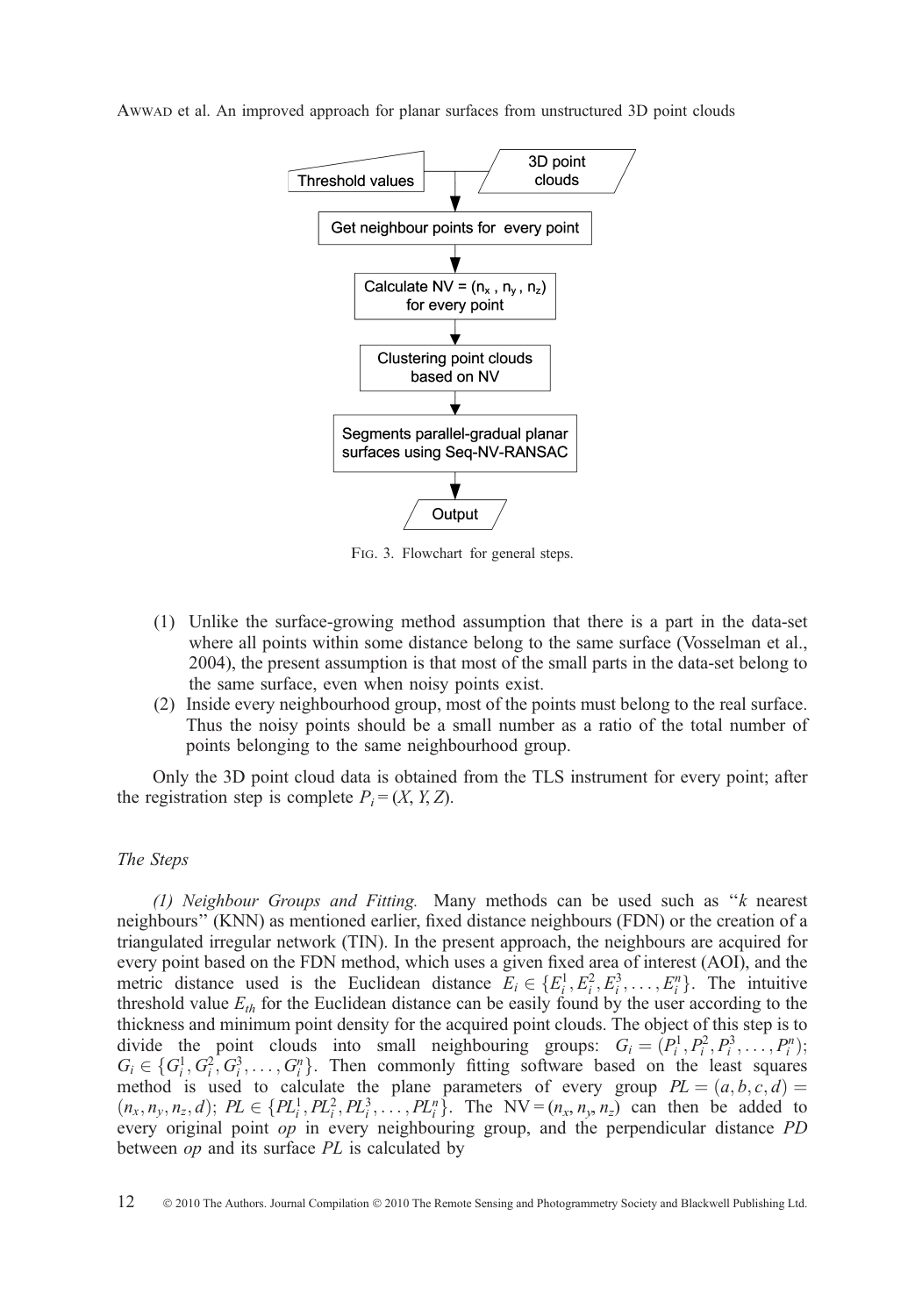The Photogrammetric Record

$$
PD = \frac{\left| (n_x \times X) + (n_y \times Y) + (n_z \times Z) + d \right|}{\sqrt{n_x^2 + n_y^2 + n_z^2}}.
$$
 (2)

Finally,  $P_i = (X, Y, Z, n_x, n_y, n_z, PD);$   $P_i \in \{P_1, P_2, P_3, \ldots, P_n\}.$ 

(2) Segmentation Based on Cluster Features. In this step, all points are first sorted according to PD values. Then using equation (3) the NV of each point is compared with the NV of the point with the minimum PD value under the threshold value  $\theta_{th}$ . By carefully choosing  $\theta_{th}$ , all points thereafter will be clustered based on NV for groups with parallel surfaces,  $PS_i = (P_i^1, P_i^2, P_i^3, \ldots, P_i^n); PS_i \in \{PS_1, PS_2, PS_3, \ldots, PS_n\}.$  Although every group could include some noisy points, this is not a problem since Seq-NV-RANSAC, in the next step, can effectively deal with noisy data from the original RANSAC algorithm. Also one of the objectives of this step is pre-processing for point clouds before applying Seq-NV-RANSAC; therefore, that step will lead to dividing the huge numbers of point clouds into suitable numbers of significant groups. Consequently, a reduced (MaxIterNo) threshold is needed for every group.

$$
NV_1 \times NV_2 = (n_{X_1} \times n_{X_2}) + (n_{Y_1} \times n_{Y_2}) + (n_{Z_1} \times n_{Z_2}) = \cos \theta.
$$
 (3)

(3) Seq-NV-RANSAC. As mentioned in the previous brief explanation of the original RANSAC algorithm, this depends on three steps under three threshold values. In Seq-NV-RANSAC, the first aim is to avoid the spurious surfaces in the original RANSAC results for parallel-gradual planar surfaces such as stairs (shown in Fig. 2). Therefore, a new check is added to the original RANSAC; the check is based on comparing the normal vector for every point  $NV = (n_x, n_y, n_z)$  and the normal vector for the three-random-point surface obtained by RANSAC, in each iteration  $NV_{3pl} = (n_x^{3pl}, n_y^{3pl}, n_z^{3pl})$ , under threshold value  $R\theta_{th}$  using equation (3). Based on  $R\theta_{th}$ , Seq-NV-RANSAC can decide automatically if that point will be added to this surface's iteration or not, and by employing this check there is no way that (MaxPointNo) can be obtained from spurious surfaces. It must be noted that the  $NV_{3pl}$ direction, which is obtained by RANSAC, is based on the sequence of choosing the three points; therefore, the check also considers the opposite direction for NV. If more than one iteration has the maximum number of points (MaxPointNo), the decision on which plane to accept is then based on the minimum summation of perpendicular distances (MinSumDis) in the following equation between that plane and all its accepted points:

$$
SumDis = \frac{\Sigma (PD)^2}{(PointNo)_i}.
$$
\n(4)

Also for a group that has more than one planar surface, usually parallel surfaces, Seq-NV-RANSAC can successfully extract all surfaces from every group, even in the presence of noisy points, by applying all previous steps in sequence and automatically. The sequence loop will stop if no more planar surfaces can be extracted from points rejected after every loop under the existing threshold values. Then the final results for point clouds involved in each planar surface will be displayed separately in different colours. On the one hand, Seq-NV-RANSAC works in sequence and automatically. On the other hand, it has another advantage: the user can easily change one or more threshold values to extract other planes from rejected points. Fig. 4 shows the flowcharts for the main steps in the Seq-NV-RANSAC approach.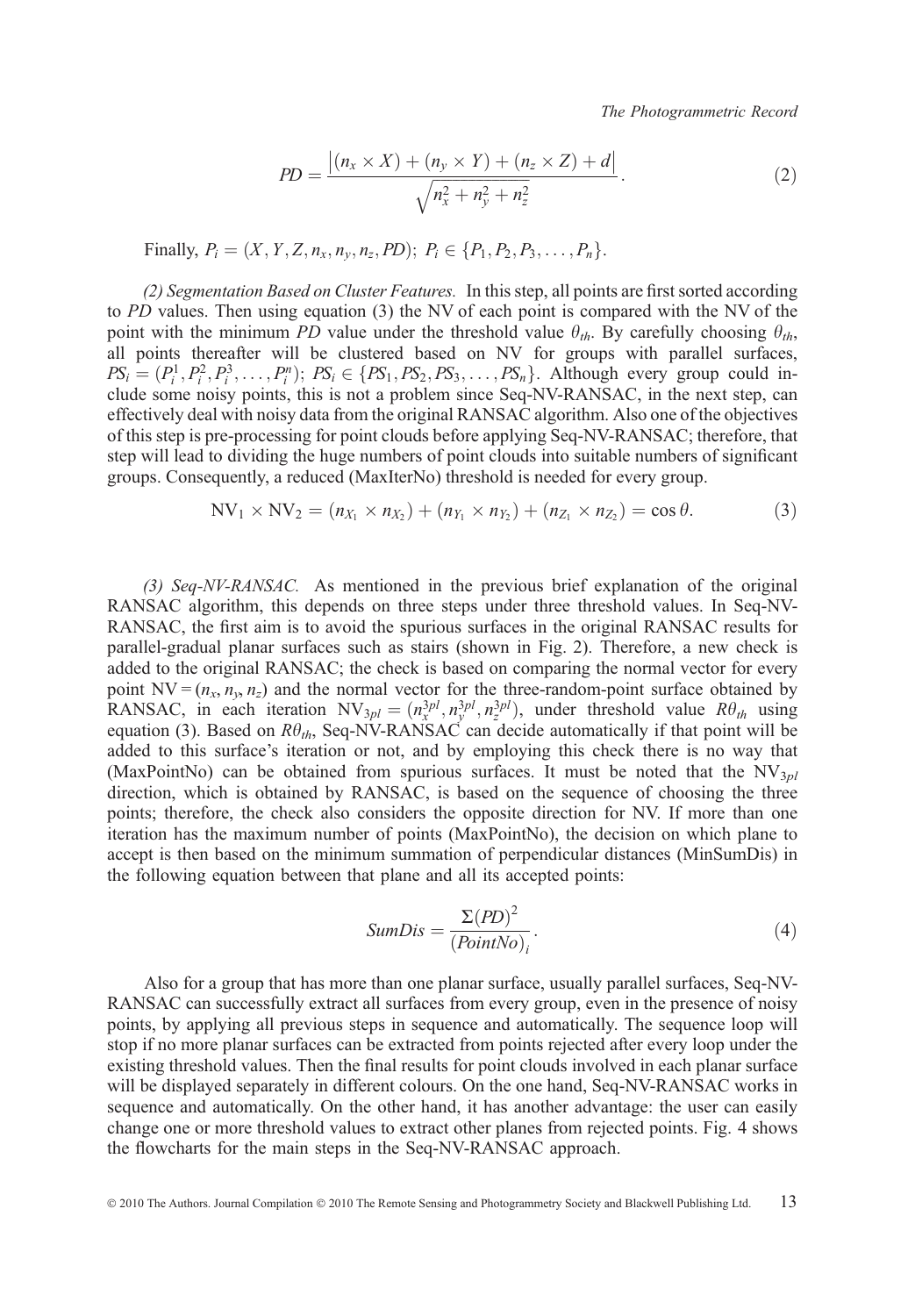

Fig. 4. Flowcharts for the main steps in the ''Seq-NV-RANSAC'' approach: (a) flowchart for checking step for every point under NV and Tol thresholds; (b) flowchart for the sequence step.

# Experimental Results and Analysis

# Data Description

The front entrance steps and doorposts of the State Key Laboratory of Information Engineering in Surveying, Mapping and Remote Sensing (LIESMARS) located in Wuhan University, Wuhan, China were chosen for the study as shown in Fig. 5. [These steps are referred to as ''stairs'' throughout the text in order to avoid any risk of confusion with processing steps.]

A Trimble GS200 TLS (shown in Fig. 6) consists of the tripod-mounted instrument, power supply unit, transportation box and portable computer—a laptop—supported by Point Scape software for data capture. The instrument (GS200 3D) can be controlled by this software. Table I shows the main parameters of the Trimble GS200 3D laser scanner.

# Results of Extraction of Surfaces using Seq-NV-RANSAC

Case Study 1: Parallel-Gradual Planar Surfaces. Once all the planar surfaces such as the stairs are extracted by Seq-NV-RANSAC, they are displayed separately with different colours as shown in Fig. 7.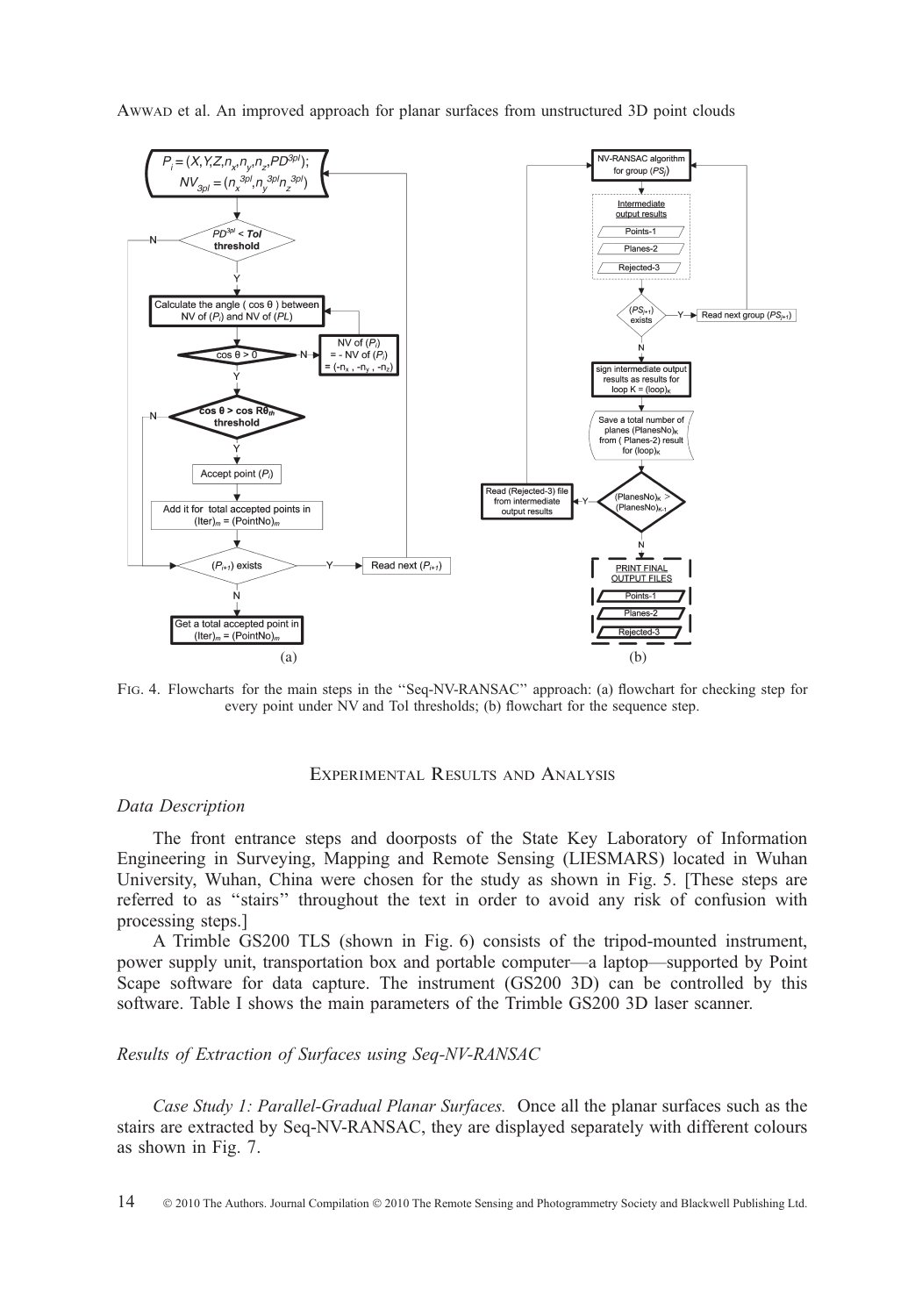# The Photogrammetric Record





FIG. 5. Full façade of LIESMARS, the sample object used in the study: (a) photograph of LIESMARS steps; (b) point clouds from LIESMARS steps (310 972 points).



Fig. 6. Trimble GS200 TLS.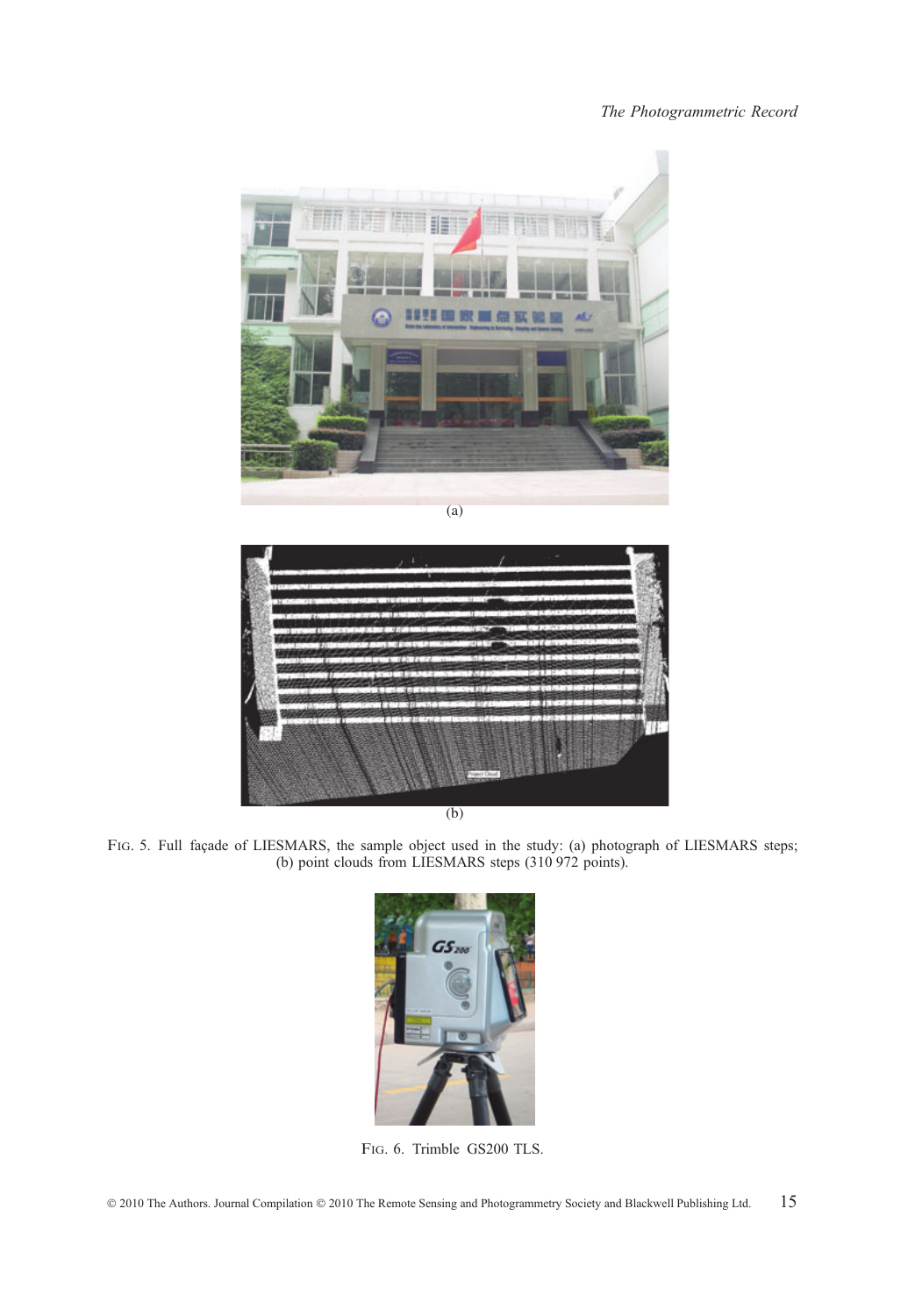|                          |                                | Standard deviation |                    |
|--------------------------|--------------------------------|--------------------|--------------------|
|                          |                                | Range (m)          | Typical value (mm) |
| Addressability           | 700 m                          |                    | 1.4                |
| Over scan range          | 2 to 350 m                     | 50                 | 1.4                |
| Standard range           | 2 to 200 m                     | 100                | 2.5                |
| Scanning speed           | $5000$ points/s                | 150                | 3.6                |
| Minimum resolution       | $3 \text{ mm}(a)100 \text{ m}$ | 200                | 6.5                |
| Horizontal field of view | $360^\circ$                    |                    |                    |
| Vertical field of view   | $-22^{\circ}$ to $+38^{\circ}$ |                    |                    |

Table I. Main parameters of Trimble GS200 3D laser scanner and typical accuracy values over varying range.



Fig. 7. Parallel planar surfaces extracted using Seq-NV-RANSAC shown with different colours.

All these results were created in sequence and automatically. Secondly, by comparing the results of extracted surfaces using Seq-NV-RANSAC shown in Fig. 7 and the original point clouds of the stairs shown in Fig. 5(b), it can be seen that all the parallel-gradual planar surfaces have been extracted successfully and no spurious surfaces occur in the stairs. Thirdly, only two surfaces, shown in Fig. 7, have the same colour (red), an under-segmentation case, meaning that the two surfaces have the same NV and are at the same level. Fourthly, some holes occur in the extracted surfaces, which are due to the original data; this can be discovered easily by comparing Fig. 7 and Fig. 5(b). Also by comparing the results of the surfaces extracted using Seq-NV-RANSAC shown in Fig. 7 and using the original RANSAC algorithm as shown in Fig. 8, the effect of the modification of the original RANSAC algorithm can be seen clearly, as all planar surfaces have been extracted successfully and without any spurious surfaces in the stairs, which are a clear example of parallel-gradual planar surfaces. According to previous comparisons between the results obtained by Seq-NV-RANSAC and the results



Fig. 8. The spurious plane (oblique surfaces) result shown in different colours using the original RANSAC.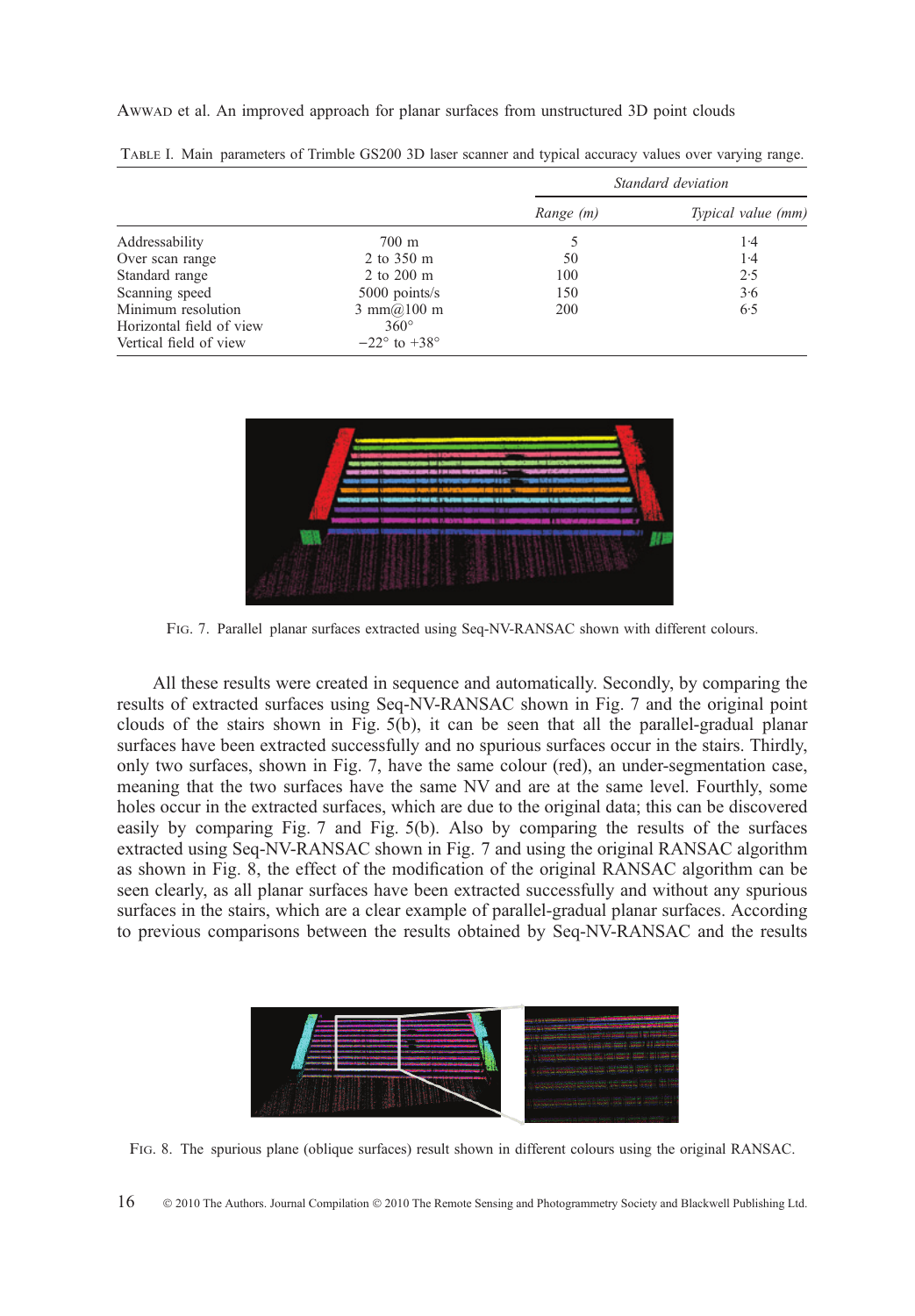obtained by the original RANSAC, the approach is working well since the result is an improvement over what could have been expected previously.

Case Study 2: Complex Building Façade. According to the final results from Case Study 1, the proposed approach has successfully achieved many of the stated objectives in this paper, since it can extract all parallel-gradual planar surfaces directly from point clouds and does not produce spurious surfaces. On the other hand, TLS instruments are designed especially for the acquisition of large quantities of data (up to some millions of points per task) with high speed. Usually large quantities of massive 3D unstructured point clouds should be obtained to cover all features for a complex facade object, which could include many planar surfaces at many different levels, such as floors, and have different NV directions such as the ground, walls with different tolerance depths, square columns, oblique surfaces with different slopes and orientations, parallel-gradual planar surfaces (stairs), windows and so on.

In order to evaluate the performance and general advantages and disadvantages of the present approach, a second case study was carried out (Case Study 2). While in Case Study 1, the number of points was 310 972, in Case Study 2 the number of points was 2 663 333 using the full point clouds of the LIESMARS facade as shown in Fig. 9 as a clear example of massive point clouds obtained for a complex façade.

After applying Seq-NV-RANSAC on the data of Case Study 2, 82 groups of planar surfaces were extracted successfully and were displayed separately with different colours as shown in Fig. 10.

On the one hand, all main planar surfaces for the complex facade, which has many different levels and many different orientations and includes parallel-gradual planar surfaces, are successfully segmented to groups in sequence and automatically using Seq-NV-RANSAC without any spurious results. On the other hand, after an analysis of the result some of these groups were found to have cases of bad segmentation (under-segmentation and oversegmentation) as expected before.

Fig. 11 shows an example of an under-segmentation case, using the same colour for one group. For example, the yellow colour shows those point clouds grouped as one group.



FIG. 9. Full point clouds of LIESMARS facade, as Case Study 2 (2 663 333 points).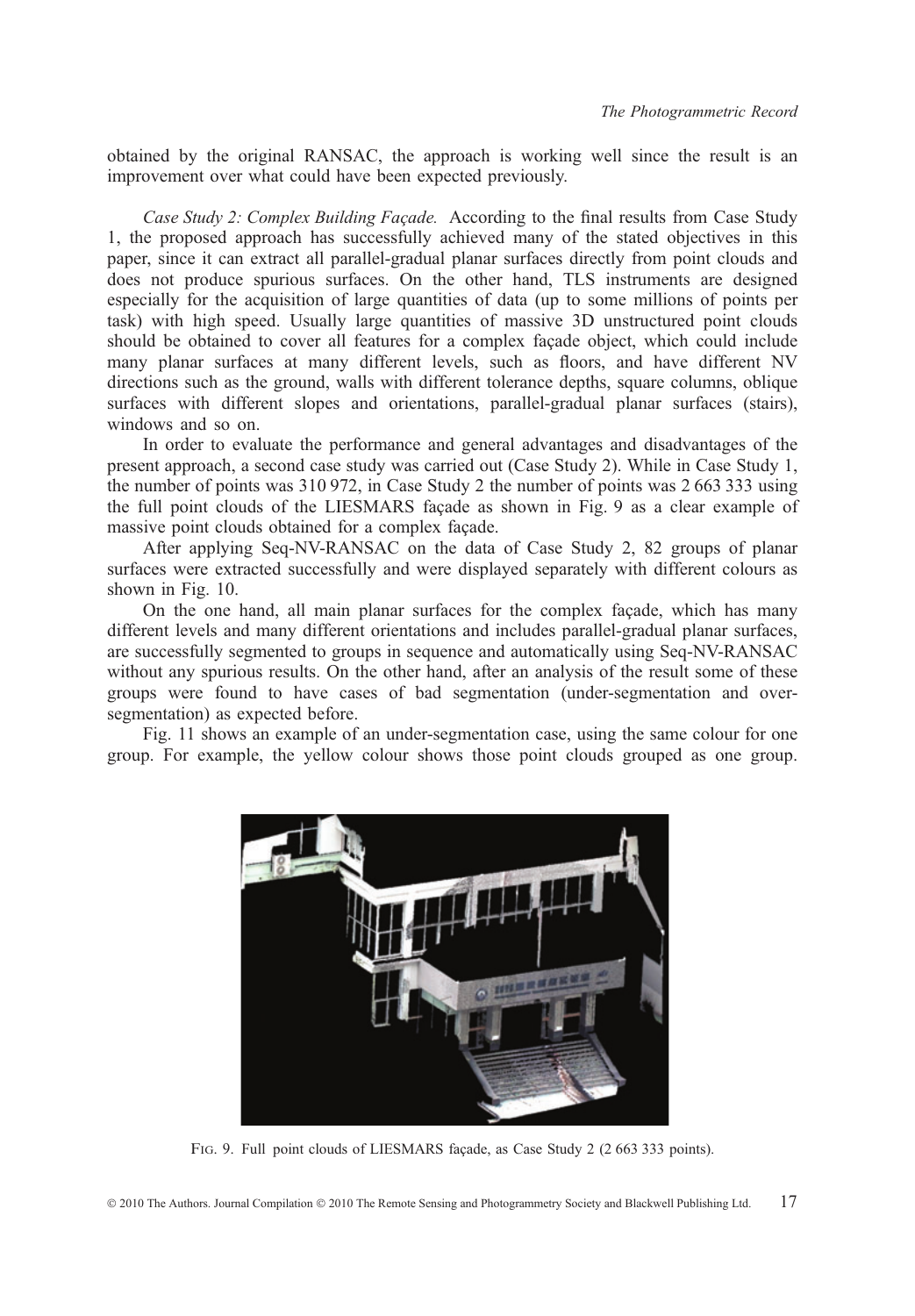

FIG. 10. Eighty-two groups of planar surfaces of LIESMARS façade extracted by Seq-NV-RANSAC from full point clouds.



FIG. 11. Examples of groups having under-segmentation, shown by different colours.

However, in reality, that one group includes many different beams (planar surfaces). It should be noted that the under-segmentation case in one group is due to these surfaces having the same NV and being at the same level (here the same depth).

Fig. 12 shows an example of an over-segmentation case, using one colour for each group. For example, the red and blue colours are expressing those point clouds that are grouped as two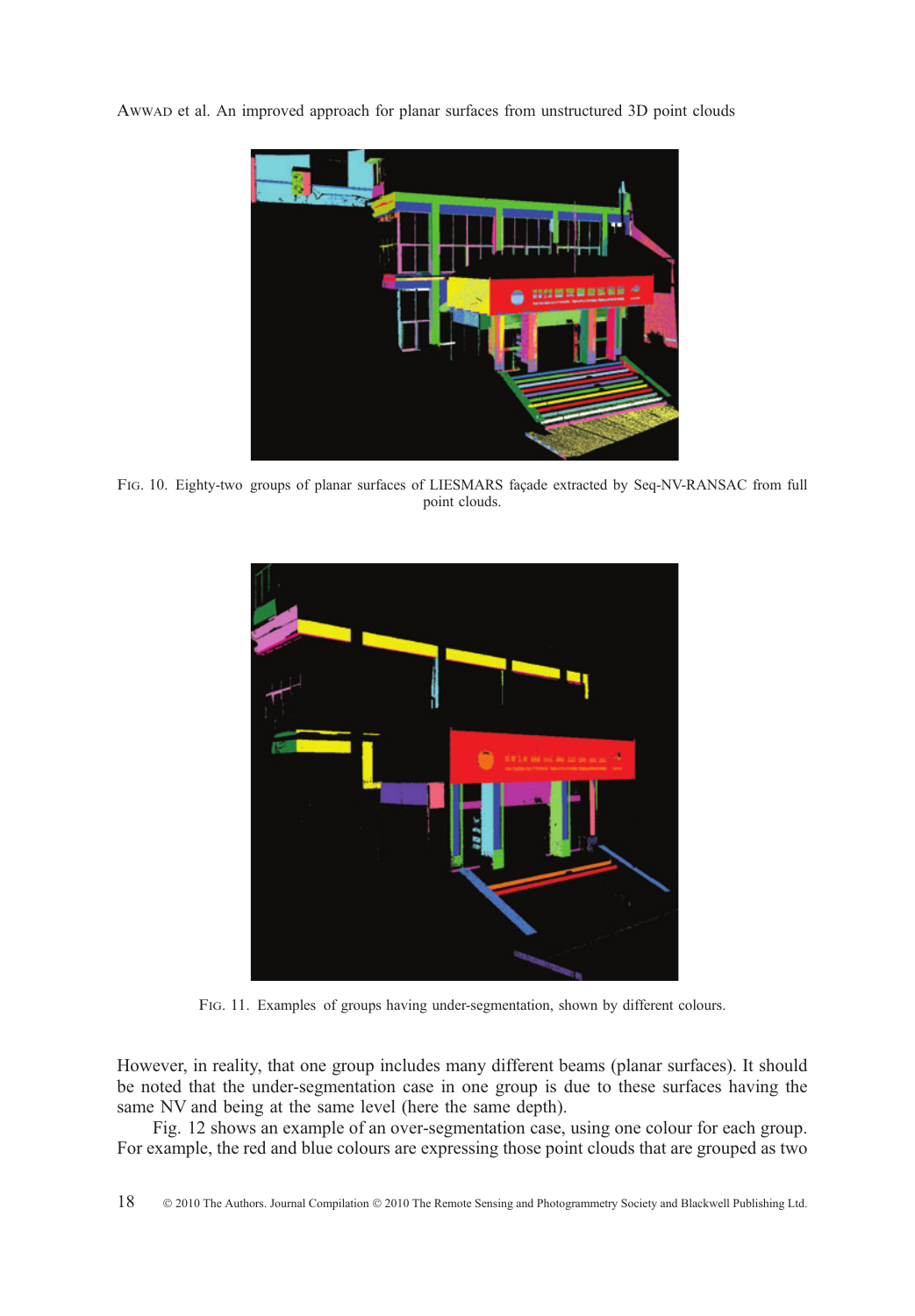

FIG. 12. Examples of over-segmentation case for surfaces shown by different colours.

different groups, but in reality, those two groups belong to only one planar surface. Unlike the under-segmentation case for which there is a clear reason, over-segmentation cases can arise due to many different reasons, such as the influence of noisy points in the calculation of the initial NV for these points that leads to a big difference between a calculated NV of that point and the  $R\theta_{th}$  threshold value. The choice of the (Tol) threshold value can lead to the same results, if not chosen carefully.

### Conclusion and Future Work

This paper presents a new approach, known as Seq-NV-RANSAC, for automatically extracting planar surfaces directly from point clouds, avoiding the spurious surfaces that can be created by the original RANSAC algorithm for parallel-gradual planar surfaces. Seq-NV-RANSAC uses the normal vectors (NV) of points as a new additional check with the original RANSAC algorithm. The normal vector check is between each point and the hypothetical RANSAC plane, which is created based on three random points, under intuitive threshold values. This process is repeated sequentially (Seq) and automatically until no planar surfaces can be extracted from the remaining points. Also the Seq-NV-RANSAC approach divides the data into small parts. That process will result in the avoidance of the spurious surfaces obtained by RANSAC; efficient computation since RANSAC will deal every time with a suitable number of points; quality improvement in the computed attributes; and an increase in the degree of automation of surface extraction. Consequently, this leads to the extracted surfaces better fitting reality. On the other hand, bad-segmentation problems can arise in some groups when encountering special cases of planar surfaces from large numbers of point clouds for a complex facade, such as two or more planar surfaces that have the same level and the same NV direction. This will lead to an under-segmentation case. Also over-segmentation can arise due to many different reasons, such as the influence of noisy points in the calculation of the initial NV for these points. However, the tools have already been devised to solve these problems in future work.

Finally, the results from Seq-NV-RANSAC have potential since they are better than previously expected and have achieved the main stated objectives of this paper. Also they encourage the automatic creation of 3D models directly from 3D point clouds, since segmentation is the essential step in the 3D modelling processes.

Future work will focus on solving the bad-segmentation problems, the extraction of surface edges and the determination of threshold parameters adaptively.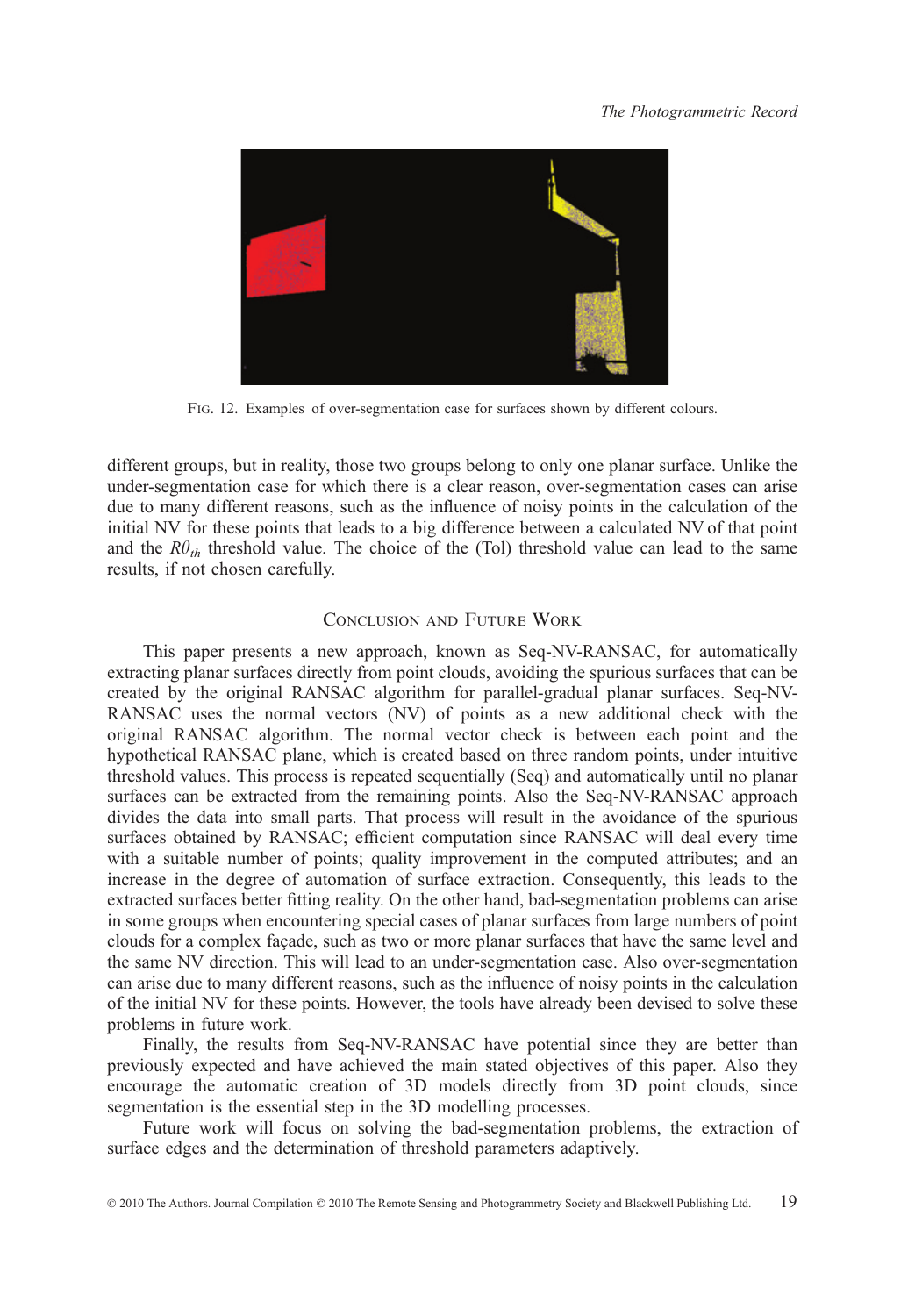# Acknowledgements

The work described in this paper is supported by National Basic Research Program of China (973 Program, No. 2010CB731800), National Natural Science Foundation of China (40871212 and 40701144) and the National High Technology Research and Development Program of China (2008AA121600).

#### **REFERENCES**

- BAUER, J., KARNER, K., SCHINDLER, K., KLAUS, A. and ZACH, C., 2003. Segmentation of building models from dense 3D point-clouds. Proceedings of 27th Workshop of the Austrian Association for Pattern Recognition, Laxenburg: 253–258.
- BESL, P. J. and JAIN, R. C., 1988. Segmentation through variable-order surface fitting. IEEE Transactions on Pattern Analysis and Machine Intelligence, 10(2): 167–192.
- Biosca, J. M. and Lerma, J. L., 2008. Unsupervised robust planar segmentation of terrestrial laser scanner point clouds based on fuzzy clustering methods. ISPRS Journal of Photogrammetry and Remote Sensing, 63(1): 84– 98.
- Boulaassal, H., Landes, T., Grussenmeyer, P. and Tarsha-Kurdi, F., 2007. Automatic segmentation of building facades using terrestrial laser data. International Archives of the Photogrammetry, Remote Sensing and Spatial Information Sciences, 36(3/W52): 65–70.
- BOULAASSAL, H., LANDES, T. and GRUSSENMEYER, P., 2009. Automatic extraction of planar clusters and their contours on building façades recorded by terrestrial laser scanner. International Journal of Architectural Computing, 7(1): 1–20.
- BRETAR, F. and ROUX, M., 2005. Extraction of 3D planar primitives from raw airborne laser data: a normal driven RANSAC approach. Proceedings of IAPR Conference on Machine Vision Applications, Tsukuba Science City, Japan: 452–455.
- DOLD, C. and BRENNER, C., 2004. Automatic matching of terrestrial scan data as a basis for the generation of detailed 3D city models. International Archives of Photogrammetry, Remote Sensing and Spatial Information Sciences, 35(B3): 1091–1096.
- DORNINGER, P. and NOTHEGGER, C., 2007. 3D segmentation of unstructured point clouds for building modelling. International Archives of the Photogrammetry, Remote Sensing and Spatial Information Sciences, 36(3/ W49A): 191–196.
- FILIN, S., 2002. Surface clustering from airborne laser scanning data. International Archives of Photogrammetry, Remote Sensing and Spatial Information Sciences, 34(3/A): 119–124.
- FILIN, S. and PFEIFER, N., 2006. Segmentation of airborne laser scanning data using a slope adaptive neighborhood. ISPRS Journal of Photogrammetry and Remote Sensing, 60(2): 71–80.
- Fischler, M. A. and Bolles, R. C., 1981. Random sample consensus: a paradigm for model fitting with applications to image analysis and automated cartography. Communications of the ACM, 24(6): 381–395.
- GORTE, B., 2002. Segmentation of TIN-structured surface models. International Archives of the Photogrammetry, Remote Sensing and Spatial Information Sciences, 34(4): 5 pages.
- HARTLEY, R. and ZISSERMAN, A., 2003. Multiple View Geometry in Computer Vision. Second edition. Cambridge University Press, Cambridge. 655 pages: 117–121.
- Hofmann, A. D., 2004. Analysis of TIN-structure parameter spaces in airborne laser scanner data for 3-D building model generation. International Archives of Photogrammetry, Remote Sensing and Spatial Information Sciences, 35(B3): 302–307.
- Hofmann, A. D., Maas, H.-G. and Streilein, A., 2002. Knowledge-based building detection based on laser scanner data and topographic map information. International Archives of the Photogrammetry, Remote Sensing and Spatial Information Sciences, 34(3/A): 169–174.
- Hofmann, A. D., Maas, H.-G. and Streilein, A., 2003. Derivation of roof types by cluster analysis in parameter spaces of airborne laserscanner point clouds. International Archives of the Photogrammetry, Remote Sensing and Spatial Information Sciences, 34(3/W13): 112–117.
- Hoover, A., Jean-Baptiste, G., Jiang, Xiaoyi, Flynn, P. J., Bunke, H., Goldgof, D. and Bowyer, K., 1995. Range image segmentation: the user's dilemma. Proceedings of IEEE International Symposium on Computer Vision, Florida, USA: 323–328.

Hough, P. V. C., 1962. Method and means for recognizing complex patterns. U.S. Patent 3,069,654.

Lerma, J. L. and Biosca, J. M., 2005. Segmentation and filtering of laser scanner data for cultural heritage. CIPA 2005 XX International Symposium, Torino, Italy. 6 pages.

20 -© 2010 The Authors. Journal Compilation © 2010 The Remote Sensing and Photogrammetry Society and Blackwell Publishing Ltd.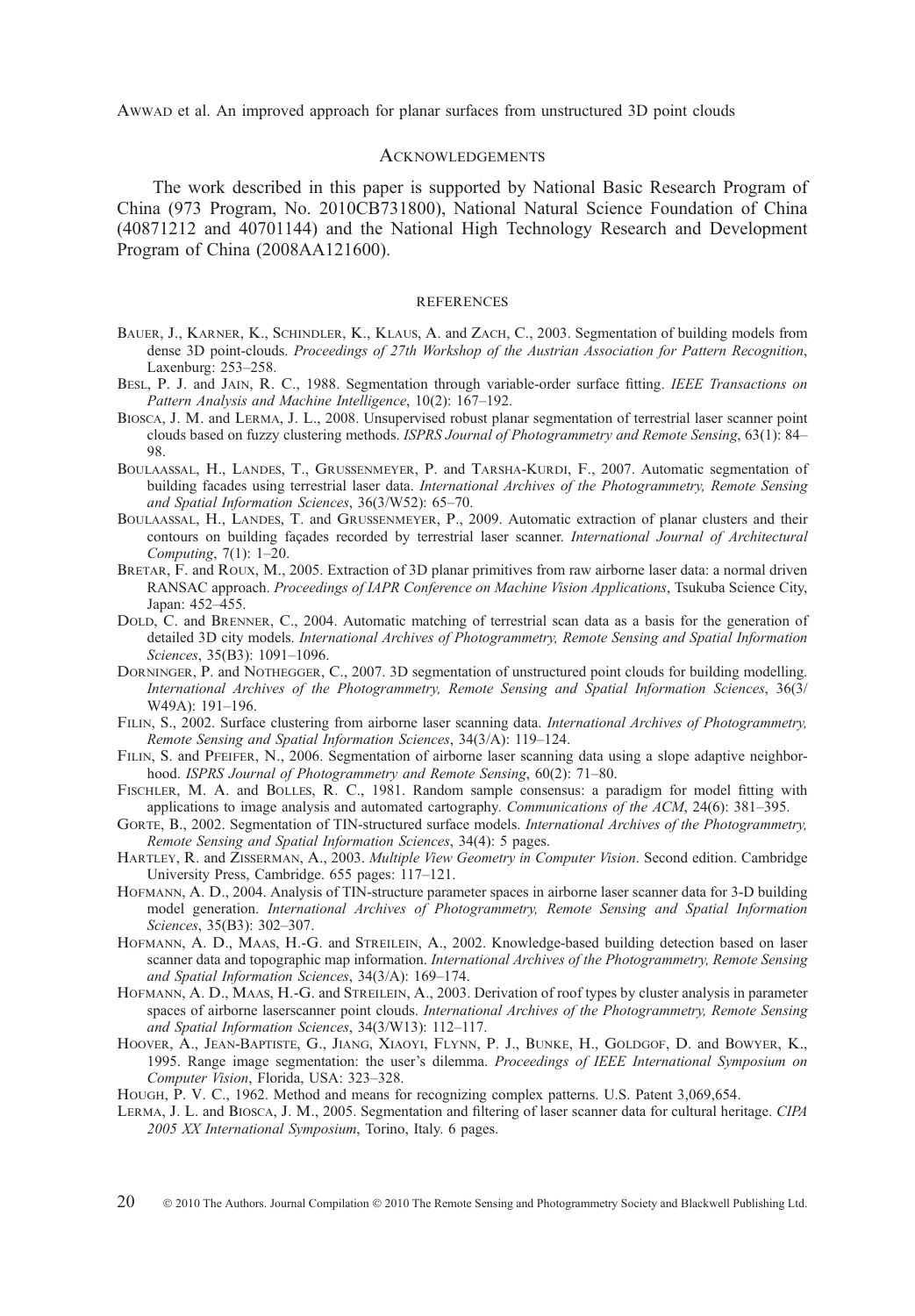- Pu, S. and Vosselman, G., 2006. Automatic extraction of building features from terrestrial laser scanning. International Archives of the Photogrammetry, Remote Sensing and Spatial Information Sciences, 36(5): 5 pages.
- Rabbani, T., 2006. Automatic reconstruction of industrial installations using point clouds and images. Ph.D. thesis, Delft University of Technology, Delft, the Netherlands. 154 pages.
- RABBANI, T., VAN DEN HEUVEL, F. A. and VOSSELMAN, G., 2006. Segmentation of point clouds using smoothness constraint. International Archives of Photogrammetry, Remote Sensing and Spatial Information Sciences, 36(5): 248–253.
- REMONDINO, F., 2003. From point cloud to surface: the modeling and visualization problem. *International* Archives of Photogrammetry, Remote Sensing and Spatial Information Sciences, 34(5/W10): 11 pages.
- RODRIGUEZ GONZÁLVEZ, P., GONZÁLEZ AGUILERA, D. and GÓMEZ LAHOZ, J., 2007. From point cloud to surface: modeling structures in laser scanner point clouds. International Archives of the Photogrammetry, Remote Sensing and Spatial Information Sciences, 36(3/W52): 338–343.
- Sapkota, P. P., 2008. Segmentation of coloured point cloud data. M.Sc. thesis, ITC, Enschede, the Netherlands. 67 pages.
- Tarsha-Kurdi, F., Landes, T. and Grussenmeyer, P., 2007. Hough-transform and extended RANSAC algorithms for automatic detection of 3D building roof planes from Lidar data. International Archives of the Photogrammetry, Remote Sensing and Spatial Information Sciences, 36(3/W52): 407–412.
- Tarsha-Kurdi, F., Landes, T. and Grussenmeyer, P., 2008. Extended RANSAC algorithm for automatic detection of building roof planes from Lidar data. The Photogrammetric Journal of Finland, 21(1): 97–109.
- Tóvári, D. and PFEIFER, N., 2005. Segmentation based robust interpolation—a new approach to laser data filtering. International Archives of Photogrammetry, Remote Sensing and Spatial Information Sciences, 36(3/ W19): 79–84.
- VÁRADY, T., MARTIN, R. R. and Cox, J., 1997. Reverse engineering of geometric models: an introduction. Computer-Aided Design, 29(4): 255–268.
- Vosselman, G., Gorte, B. G. H., Sithole, G. and Rabbani, T., 2004. Recognising structure in laser scanner point clouds. International Archives of Photogrammetry, Remote Sensing and Spatial Information Sciences, 36(8/W2): 33–38.

### **Résumé**

L'extraction d'objets dans de grands nuages de points non structurés et présentant des densités locales variables, notamment en présence de points aléatoirement bruités, n'est pas une tâche simple même si l'objet recherché est une surface plane. La segmentation est l'étape la plus importante du processus d'extraction d'objets. En pratique, la plupart des méthodes de segmentation s'appuient sur une information géométrique pour segmenter le nuage de points  $3D$ . Les objets recherchés incluent généralement les positions de chaque point  $(X, Y)$ , Z), des directions normales à la surface estimées localement et les résidus des surfaces qui optimisent l'ajustement; cependant, ces objets peuvent être affectés par des points bruités ce qui peut directement affecter le résultat de la segmentation.  $C$ 'est pourquoi de grands nuages de points non structurés et bruités conduisent aussi a` une mauvaise segmentation (sursegmentation, sous-segmentation ou impossibilité de segmenter). Bien que l'algorithme RANSAC (Random Sample Consensus) soit efficace en présence de bruit ou de points aberrants, il présente deux inconvénients significatifs, à savoir, d'une part, son efficacité, et d'autre part, le fait que le plan détecté par RANSAC ne coïncide pas forcément avec la surface de l'objet recherché. Ainsi, des surfaces parasites peuvent apparaître, notamment dans le cas de séries de surfaces planes comme des escaliers. L'idée innovante proposée dans cet article est une modification de l'algorithme RANSAC appelée Seq-NV-RANSAC, qui modifie le vecteur normal entre les nuages de points existants et le plan supposé par RANSAC, lequel est créé par trois points au hasard, au-dessous d'une valeur seuil intuitive. Après l'extraction du premier plan, le processus est répété séquentiellement et automatiquement jusqu'à ce que plus aucune surface plane ne puisse être extraite des points restant au-dessous du seuil. Cela empêche l'extraction de surfaces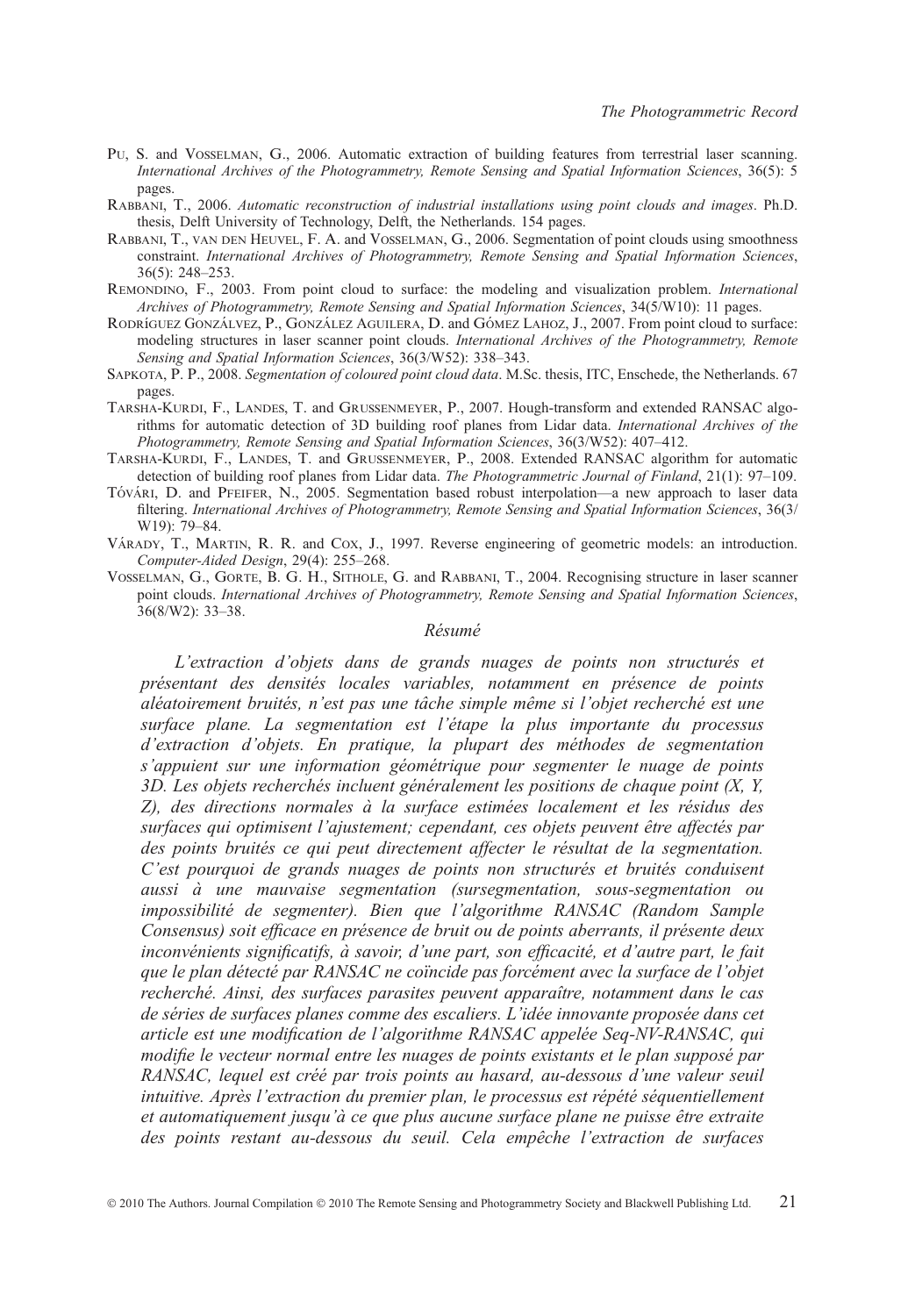parasites, améliore la qualité des attributs calculés et accroît le degré d'automatisation de l'extraction de surfaces. On obtient un résultat optimal pour des surfaces existantes.

## Zusammenfassung

Die Erfassung von Objektmerkmalen großer, unstrukturierten Punktwolken mit unterschiedlich lokalen Dichten und bei verrauschten Punkten ist keine einfache Aufgabe, auch wenn nur eine ebene Oberfläche extrahiert werden soll. Segmentierung ist der wichtigste Schritt bei der Merkmalsextraktion. In der Praxis nutzen die meisten Segmentierungsansätze geometrische Information, um die 3D Punktwolke zu segmentieren. Die Merkmale umfassen üblicherweise die Lage jeden Punktes (X, Y und Z), die lokal bestimmte Oberflächennormale und Verbesserungen für angepasste Oberflächen: allerdings können diese Merkmale durch verrauschte Punkte beeinflusst werden, und damit auch die Ergebnisse der nachfolgenden Segmentierung. Daher können stark unstrukturierte und verrauschte Punktwolken zu schlechten Segmentierungen führen (Übersegmentierung, Untersegmentierung oder sogar keiner Segmentierung). Während der RANSAC (Random Sample Consensus) Algorithmus effektiv bei Rauschen und groben Fehlern arbeitet, hat er doch zwei signifikante Nachteile: seine Effizienz und die Ebene, die mit RANSAC detektiert wurde muss nicht unbedingt zu der gleichen Oberfläche gehören, d.h. unechte Oberflächen können generiert werden. Dies ist vor allem im Fall von stufenweise ebenen Oberfla¨chen wie bei Treppen gegeben. Die Innovation dieses Beitrages liegt in der Modifizierung des RANSAC Algorithmus, dem sogenannten Seq-NV-RANSAC. Dieser Algorithmus prüft, mit Hilfe eines intuitiven Schwellwertes, den Normalenvektor (NV) zwischen den existierenden Punktwolken und der Hypothese der RANSAC Ebene, die durch 3 zufällige Punkte festgelegt wird. Nach der Extraktion der ersten Ebene, wird dieser Prozess sequentiell (Seq) automatisch wiederholt, bis keine weiteren ebenen Oberflächen aus den verbliebenen Punkten bei den gegebene Schwellwert extrahiert werden können. Dies verhindert die Extraktion von virtuellen Oberflächen, ergibt eine Qualitätsverbesserung der berechneten Attribute und erhöht den Grad der Automation bei der Oberflächenextraktion. Damit wird die beste Übereinstimmung für die vorliegenden Oberflächen erreicht.

# Resumen

La extracción de objetos a partir de nubes no estructuradas de puntos con diferentes densidades locales, especialmente en presencia de puntos ruidosos aleatorios, no es una tarea trivial incluso si el objeto es una superficie plana. La segmentación es el paso más importante en el proceso de extracción de objetos. En la práctica, la mayor parte de los procedimientos de segmentación utilizan información geométrica para fragmentar la nube de puntos tridimensional. Habitualmente los objetos incluyen información de la posición de cada punto  $(X, Y, Y, Z)$ , las normales a la superficie estimadas localmente y los residuos de las superficies de mejor ajuste. Sin embargo estos objetos podrían verse influenciados por puntos ruidosos y, consecuentemente, afectar directamente a los resultados de la segmentación. Por lo tanto, las nubes de puntos ruidosos no estructuradas y masivas también dan lugar a una segmentación inadecuada (sobresegmentación, infrasegmentación, o falta de